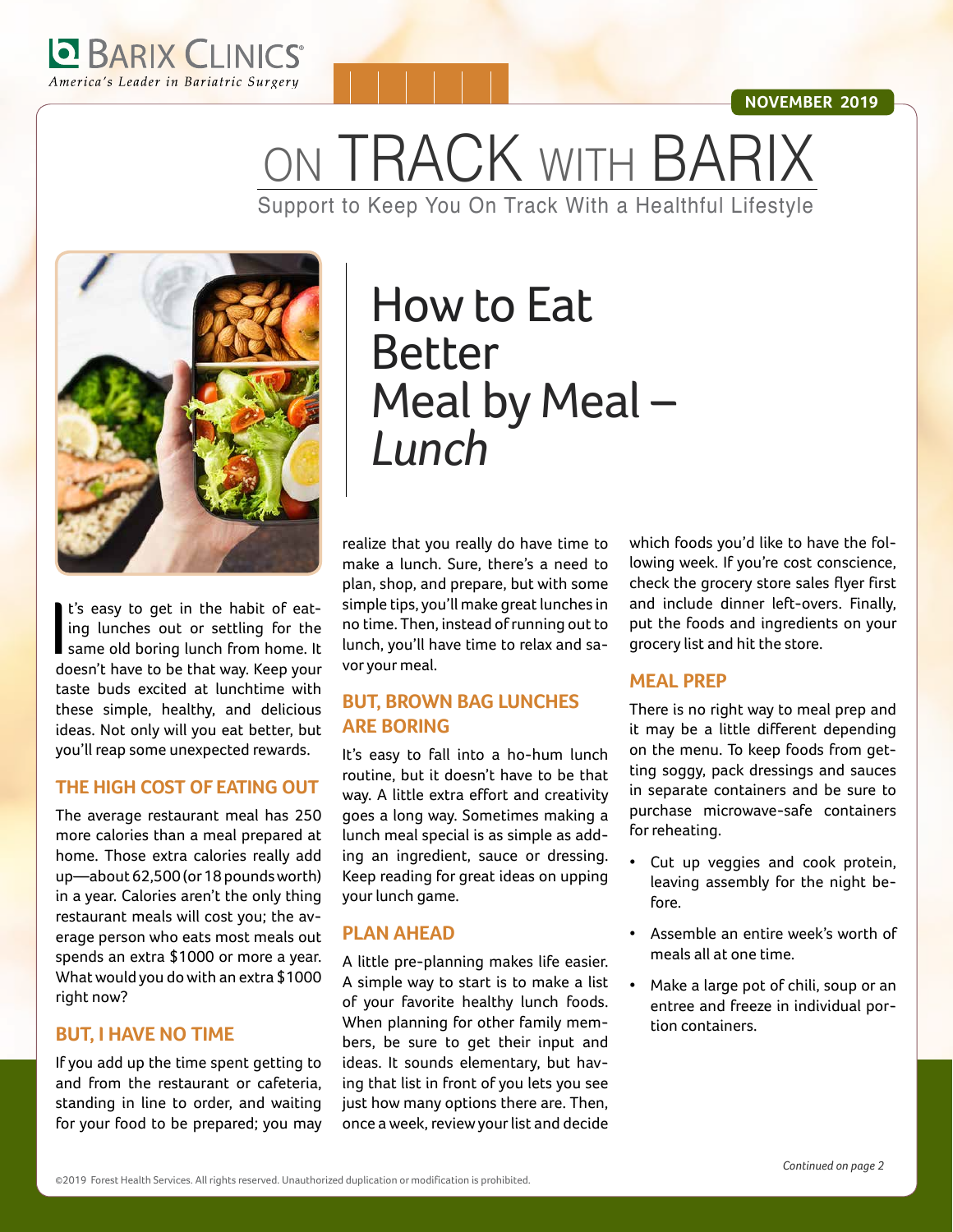#### *Continued from page 1*



- Cycle your favorites—chicken salad this week, black bean chili next week, and beef stew the third week. That way you'll have minimal food prep time.
- Leftovers are a good lunch option. You may want to purposely prepare more for dinner meals so you'll have extra to pack.
- Utilize healthy pre-packaged foods. Individual packs are convenient and have the added advantage of controlling portions. Just to name a few: tuna, cottage cheese, string cheese, yogurt, fruit cups, crackers, raisins, and soup all come in single-serving packages.
- Another route is to buy foods in bulk and then divide it up into singleserving reusable containers. This takes a bit more time and dishwashing, but is almost always a big money-saver and better for the environment.

#### **PACKING TIPS**

- Pack your lunch the night before to keep your mornings stress-free. Another good option is to take a week's worth of lunches and stock the work refrigerator.
- Have the right type of containers on hand. The inexpensive semidisposable type are fine for salads and sandwiches, but you'll want

something microwave safe for hot foods. Newer thermos containers hold soups hot until mealtime. Small dressing, condiment, sauce containers keep foods from getting soggy.

- Get equipped with a lunch bag. Brown paper bags and plastic sandwich bags still work just fine, but there are lots of other options. An insulated lunch bag and a re-freezable ice pack will help your lunch to stay safe and fresh if there isn't a refrigerator available. Some lunch boxes have handy built-in dividers.
- While you're at it, be sure to take along calorie-free beverages and healthy high-protein snacks to round out your work day.

Put a little extra effort into your lunches for some extra pizzazz. Here are some ideas to keep your lunch hour fresh and exciting.

#### **SALADS**

- Top your greens and veggies with hard-cooked eggs, thinly-sliced steak, tuna, shrimp, low-fat cheese, beans, taco meat/fat-free sour cream/avocado/salsa, or chicken for a protein-rich lunch.
- Tomato and cucumber salad-add feta cheese, olive oil and vinegar, and tuna salad. Eat alone or in a wrap.
- Fluff—Gotta love this quick easy lunch or snack treat. Sprinkle sugarfree gelatin powder on fat-free cottage cheese and add a couple tablespoons of sugar-free Cool Whip. Mix together and you have a high-protein treat. Add fruit if desired.

#### **SANDWICHES**

Interesting sandwiches are a welcome change from the ordinary. Use wraps, low carb tortillas, pita bread, light bread, or lettuce wraps. Add low fat Miracle Whip or mayo, pesto, alfalfa

sprouts, avocado, fresh basil, sliced cucumbers, onions, greens, tomatoes or horseradish sauce. Cut your sandwich into small strips to remind yourself to take small bites and chew well.

- California wrap—Mix together chopped ham, shredded low-fat cheese, lettuce, tomato and lowfat Italian dressing. Wrap in a whole-wheat tortilla just prior to serving.
- Chicken salad—Make your favorite low-fat version and eat it by itself or with a few crackers.



- Ham rollups—fat-free cream cheese spread on lean deli ham, then rolled up make a delicious lunch. Add green onions if desired.
- Deli rolls-choose your favorite low-fat deli meat (roast beef, chicken, turkey, or ham), add your favorite accompaniments (lowfat cheese, fat-free cream cheese, veggies, and mustard) and roll up in a light wrap, low carb tortilla, or lettuce wrap.
- Grilled chicken Caesar pita–fill a whole wheat pita with mixed greens, grilled chicken and light Caesar dressing.
- PB& J–peanut butter and no-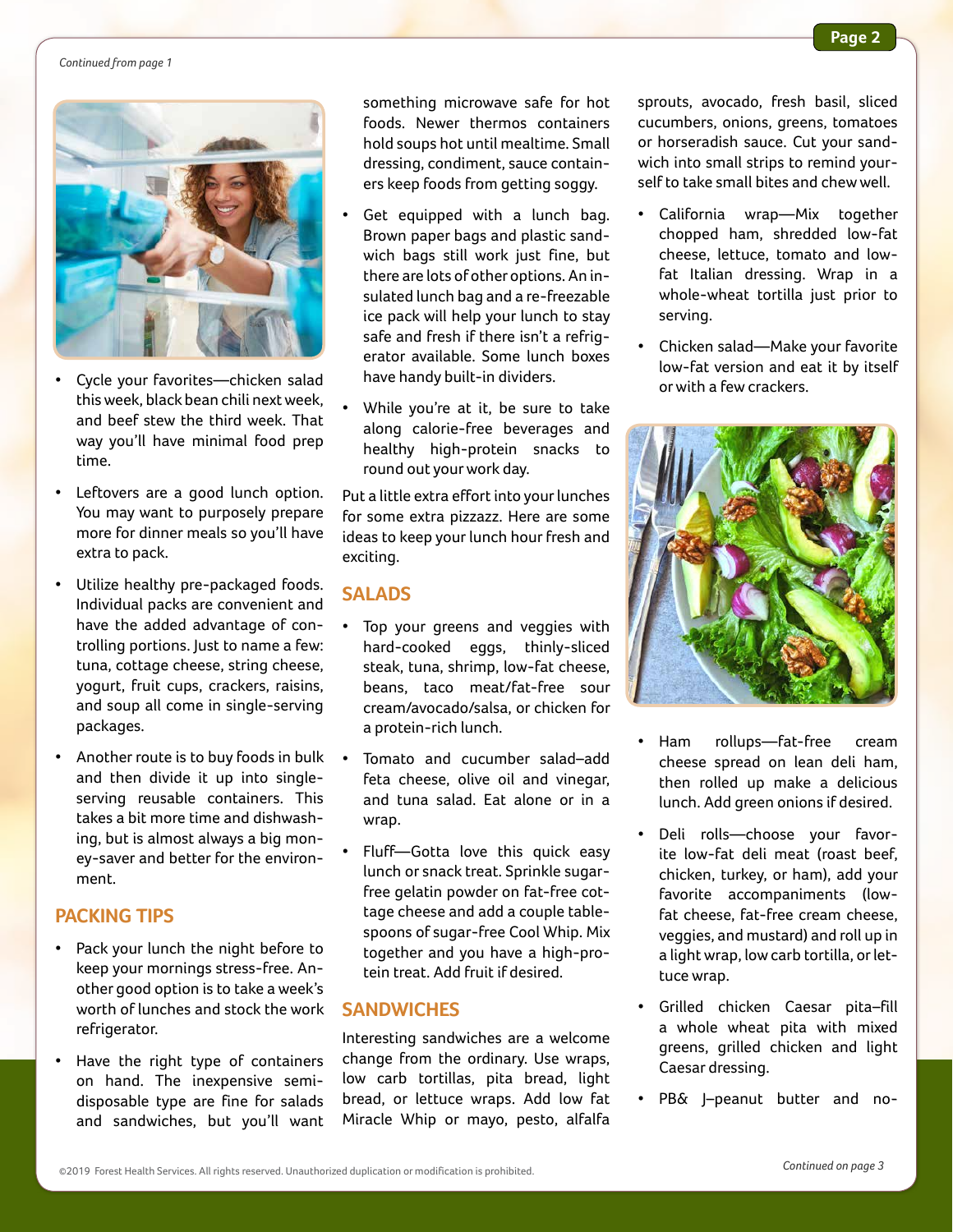

added-sugar jelly on light bread or crackers, or dip banana or apple slices in peanut butter.

#### **BENTO BOX LUNCH**

Bento boxes (divided containers) are a great way to pack a portion-controlled lunch with lots of variety. Fill up the containers with a variety of healthy foods like light cheese, lean meat, hard cooked eggs, veggies, fresh fruit, and your lunch is done.

#### **DRINKS**

- Smoothie—when you don't have time to chew well, consider a smoothie. Use milk, yogurt, cottage cheese or protein powder as a protein source.
- Ready-to-drink protein drinks are the ultimate in convenience and great to have on hand for those times when nothing on your eating plan is available.



**At times, our own light goes out and is rekindled by a spark from another person. Each of us has cause to think with deep gratitude of those who have lighted the flame within us. ALBERT SCHWEITZER**

#### **DAIRY**

- Greek Yogurt is naturally high in protein—add fresh fruit.
- Cottage Cheese is a quick lunch option. Add fresh or canned fruit (packed in water).
- Fairlife milk has 13 grams of protein per cup for a light lunch.

#### **MEXICAN**

- Spread refried beans on a low carb tortilla and heat. Top with lettuce, tomato, salsa, guacamole and shredded cheddar.
- Heat taco meat and top with a small dollop of sour cream and salsa for a satisfying lunch.
- Prep Mexican bowls for the week: start with a base of chicken, salsa, and black or refried beans and divide into microwave safe containers. Portion out shredded lettuce, diced tomato, jalapeno peppers (optional), and a slice of avocado in a separate set of containers.
- Top a salad with black beans, pico de gallo, taco meat, and avocado slices

#### **HORS D'OEUVRES**

- Hummus—eat it with pita bread, or better yet, fresh veggies.
- Layer lean ham and cheese with cucumber slices and cherry tomatoes.
- Wrap lean deli meat around a piece of string cheese and round out with fresh fruit.

Shrimp cocktail—buy peeled, cooked and frozen. Thaw out just what you need and add a little cocktail sauce and lemon.

#### **HOT MEALS**

- Meal prep really comes in handy if you enjoy lunch hot. Make up larger portions, put in microwave safe containers and refrigerate or freeze until time to eat.
- Soups are a great lunch choice as the weather turns cold or the building's air conditioner is a little too effective. Select broth based soups, chicken or beef chili, or stews. Add in extra protein (think rotisserie chicken) to boost protein.
- Last night's dinner or that way-toolarge restaurant meal is perfect reheated for the next day's lunch.

Where lunch is concerned, a little extra effort goes a long way to engaging your taste buds and enjoyment.



## Share Your **IDEAS**

Submit your favorite recipes and success tips to be included in our next newsletter. Be sure your recipes follow Barix nutritional guidelines. Send to dhart@foresthealth.com.